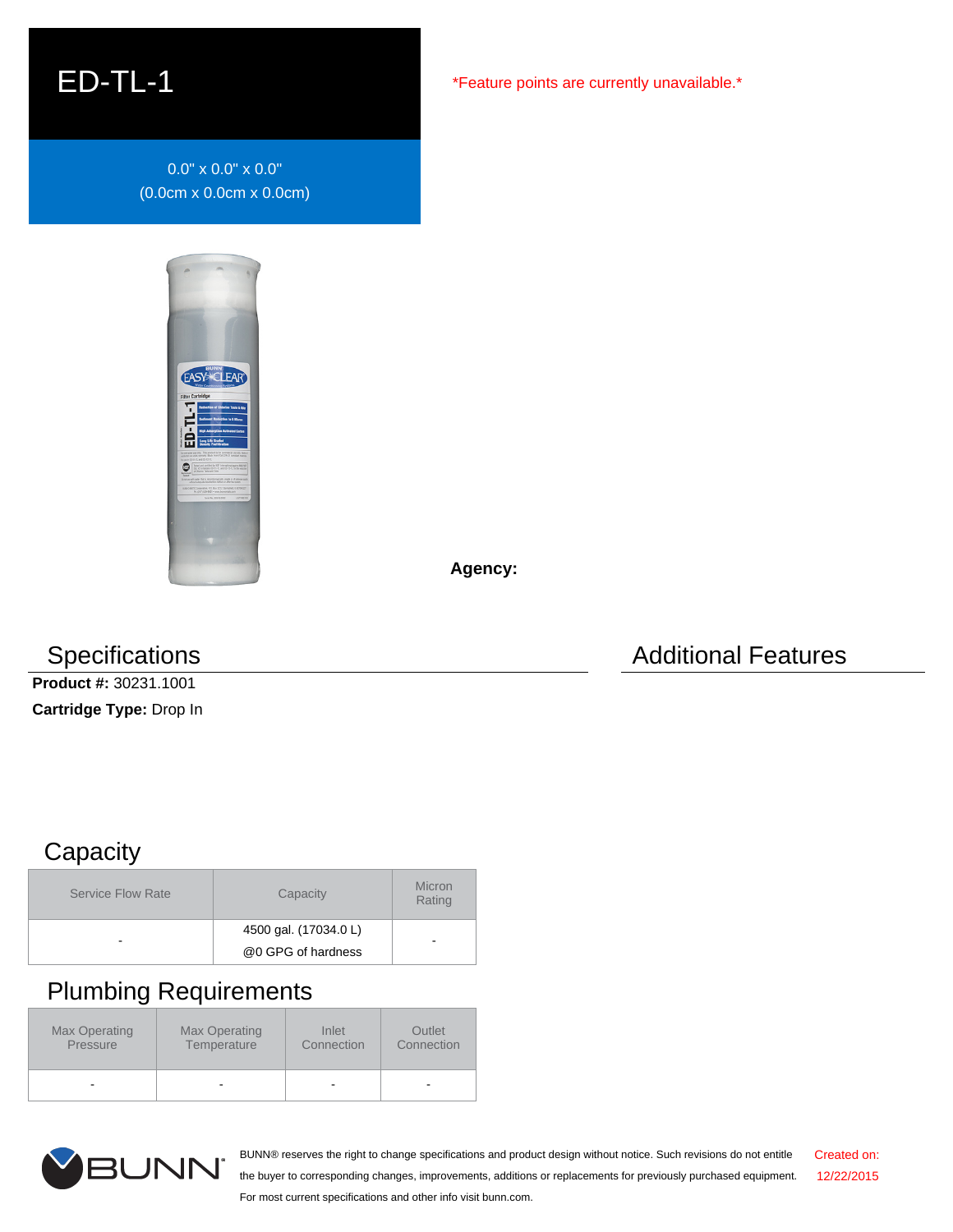| Unit          |                |                | <b>Shipping</b>          |                          |                          |                |           |        |
|---------------|----------------|----------------|--------------------------|--------------------------|--------------------------|----------------|-----------|--------|
|               | Width          | Height         | Depth                    | Width                    | Height                   | Depth          | Weight    | Volume |
| English       | $\sim$         | $\blacksquare$ | $\overline{\phantom{0}}$ | $\overline{\phantom{0}}$ | $\overline{\phantom{a}}$ | $\blacksquare$ | 1.100 lbs |        |
| <b>Metric</b> | $\blacksquare$ | $\sim$         | $\overline{\phantom{a}}$ | $\sim$                   | $\sim$                   | $\sim$         | 0.499 kgs | $\sim$ |



BUNN® reserves the right to change specifications and product design without notice. Such revisions do not entitle the buyer to corresponding changes, improvements, additions or replacements for previously purchased equipment. For most current specifications and other info visit bunn.com. Created on: 12/22/2015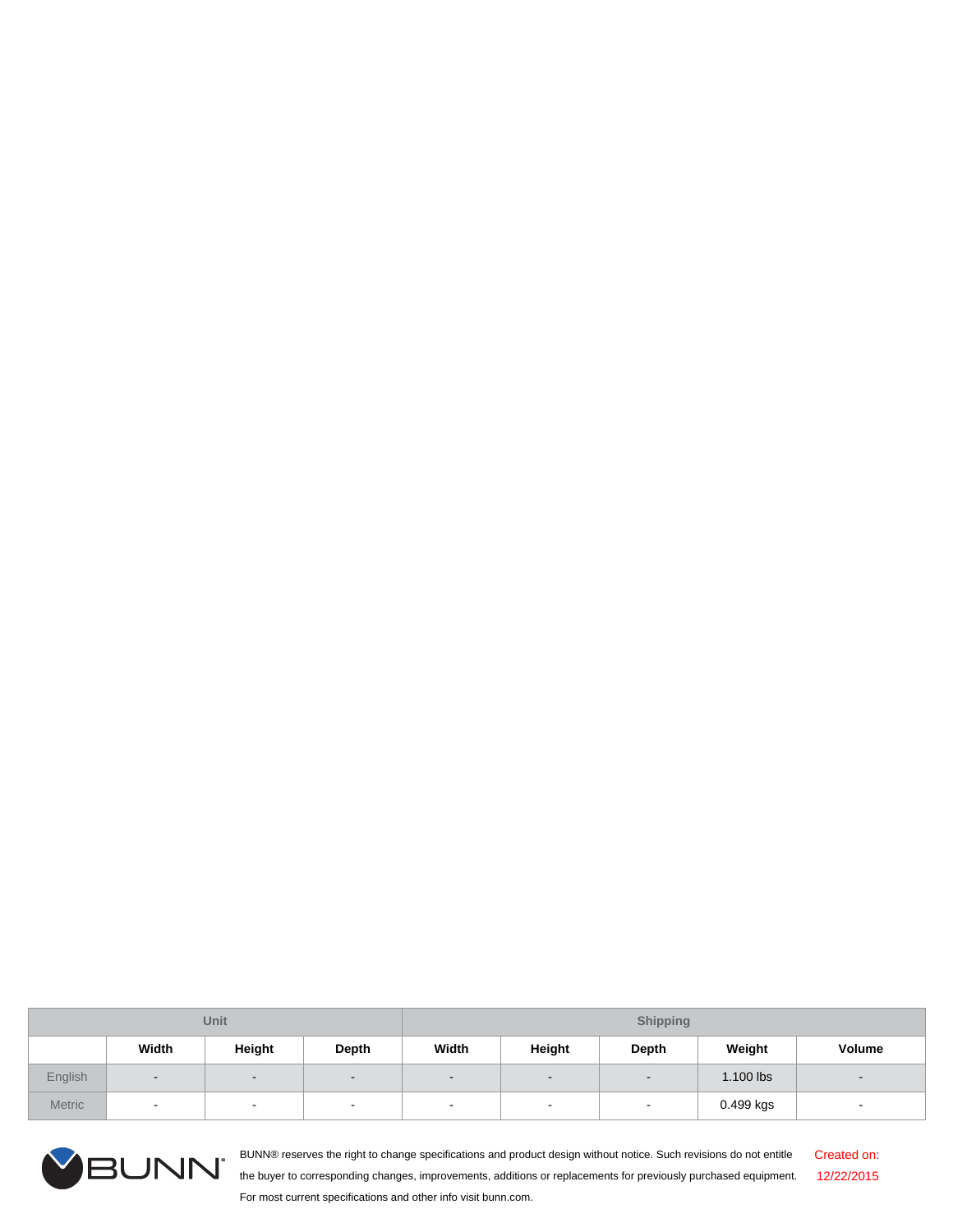## Related Products & Accessories:ED-TL-1(30231.1001)





BUNN® reserves the right to change specifications and product design without notice. Such revisions do not entitle the buyer to corresponding changes, improvements, additions or replacements for previously purchased equipment. For most current specifications and other info visit bunn.com. Created on: 12/22/2015